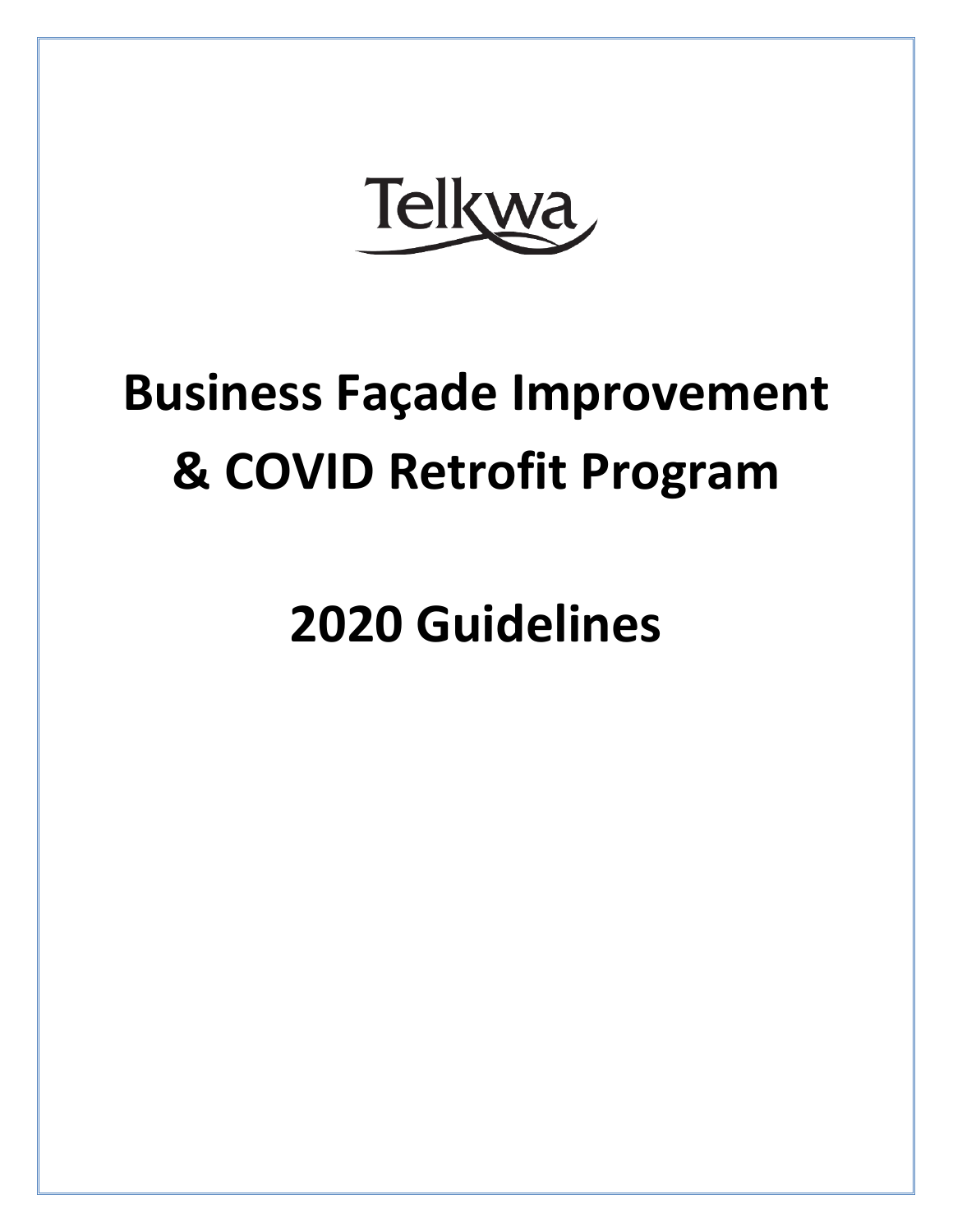#### **Program Purpose and Goals**

Telkwa's Façade Improvement Program aims to create a more vibrant downtown by assisting local businesses visually improve their exterior façade. This program will enhance economic development by encouraging private sector investment on improvements to their businesses such as façades, signage, murals, architectural features, siding, lighting, permanent planters and awnings.

To support businesses with the impact of COVID-19, the program will be expanded for 2020 only\* to allow the construction of extended patios/decks for the purpose of "spill-out" areas to meet social distancing guidelines for COVID-19 (under the same funding terms of the Business Façade Improvement Program – 100% funding up to a maximum of \$5,000\*).

The Village of Telkwa is pleased to provide this program which offers monetary assistance as an incentive to building/business owners, to improve the character and physical appearance of their buildings, while allowing them to assert their identity and bolstering the image of our community. Telkwa realizes that attractiveness of our community will enhance community pride, improve a tourist's experience and support recruitment of new businesses and/or residents.

The program guidelines are intended to set the eligibility and quality standard for the types of improvements that will be reviewed and approved by Village of Telkwa staff and Northern Development Initiative Trust.

In addition, there will be a funding stream to support COVID-19 retrofits to align with return to work safety and social distancing requirements (i.e. to offset costs of plexiglass, barriers, dividers, signage, and handwashing stations). Funding for eligible projects in this funding stream will be offered at 100% funding on COVID-19 retrofit projects up to \$1,000\*.

Funding for the Telkwa Business Façade Improvement Program and the COVID Retrofit Program is provided by Northern Development Initiative Trust.

#### **The Program (Façade Improvement)**

These program guidelines are intended to maximize the program benefit for improving aesthetics of commercial areas.

The Village of Telkwa will provide up to 100% reimbursement grant up to a maximum of up to \$5,000 per building/project to improve the façades of commercial buildings\*.

Each building is eligible for a one time grant only to a maximum of \$5,000 (those applicants who have participated in previous years will be considered on a case-by-case basis\*).

Projects must have a minimum total cost of \$1,000.

Application deadline is July 30, 2020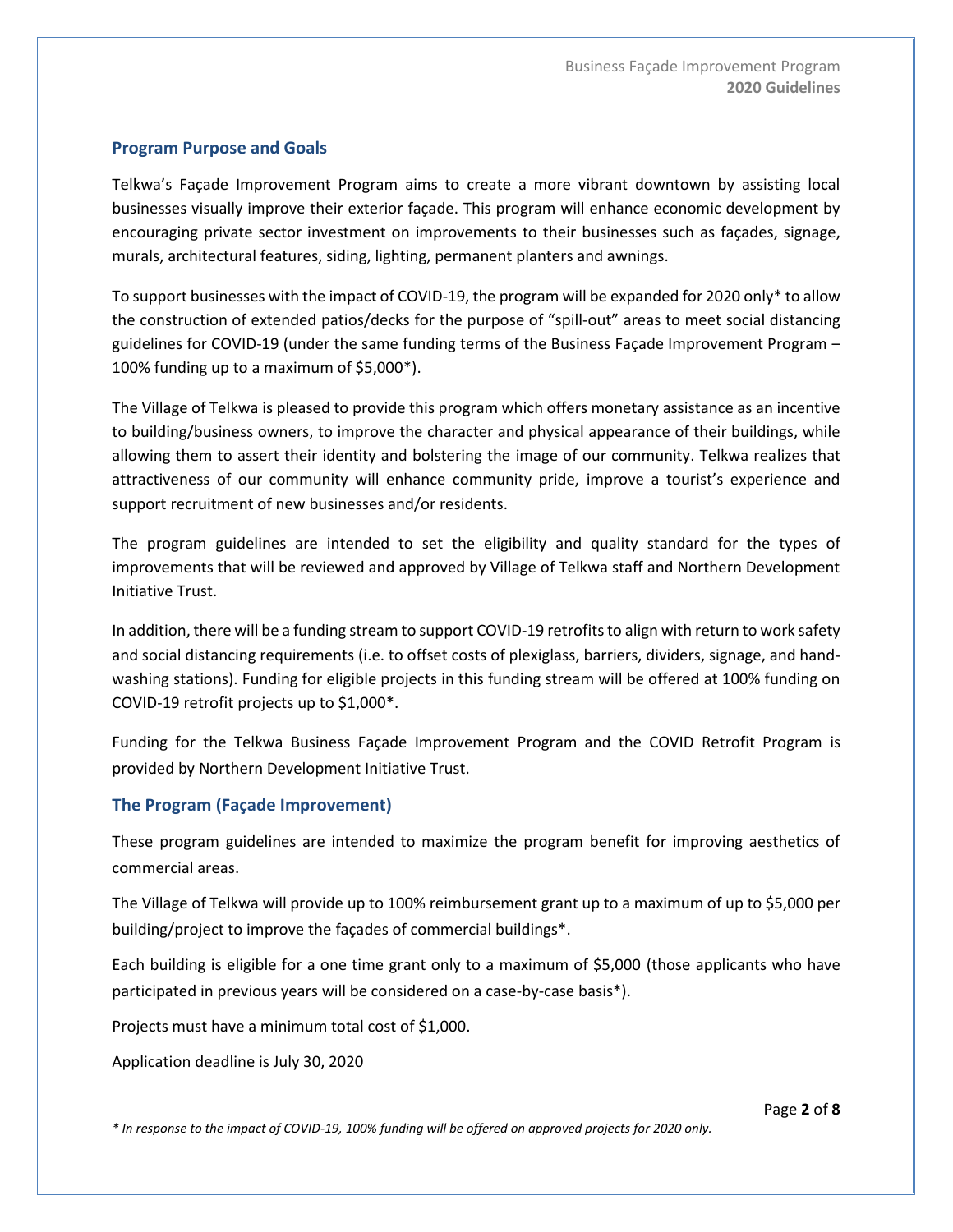# **Eligible Properties**

The Façade Improvement Program is primarily focused on the physical appearance of the buildings within Telkwa's two downtown areas (the downtown commercial and service commercial zones) and their relationship to Highway 16.

Applicants are also encouraged to align with the *Smart Growth on the Ground* principals found at [www.smartgrowth.bc.ca](http://www.smartgrowth.bc.ca/)

Only retail and commercial buildings that possess a current valid business licence with the municipality will be eligible for the program. Those businesses with taxes in arrears are ineligible for this program. Non-profit and enterprising-non-profit organizations are also eligible to apply to the program.

# **Eligible Applicants**

- You must be either the property owner or business owner (if the applicant is the business owner, the property owner must approve the application in writing and confirm that all improvements are to be paid for by the applicant)
- Non-profit and enterprising non-profit organizations (tenants)
- Home based businesses that are zoned commercial, have a storefront and are within the specified area
- Home based businesses without a commercial storefront (eligible for wayfinding signage only)
- Property taxes pertaining to the property are fully paid and current
- **EXECUTE:** Current, valid business licences for the property (unless otherwise exempt)
- No outstanding building permits, stop work orders, or development permit condition requirements outstanding

## **Ineligible Applicants**

- Residential homes located in the commercial area
- Apartment buildings
- Government owned buildings (municipal, provincial or federal; even if they have business tenants)
- Properties outside the specified area (as defined in Eligible Properties)
- Empty buildings or businesses that are not operating (exception if the business is renovating or doing improvements to the building in anticipation of re-opening)

## **Eligible Façade Improvements**

Eligible improvements may consist of but are not limited to:

- Exterior lighting (new but not replacement)
- **Exterior architectural features**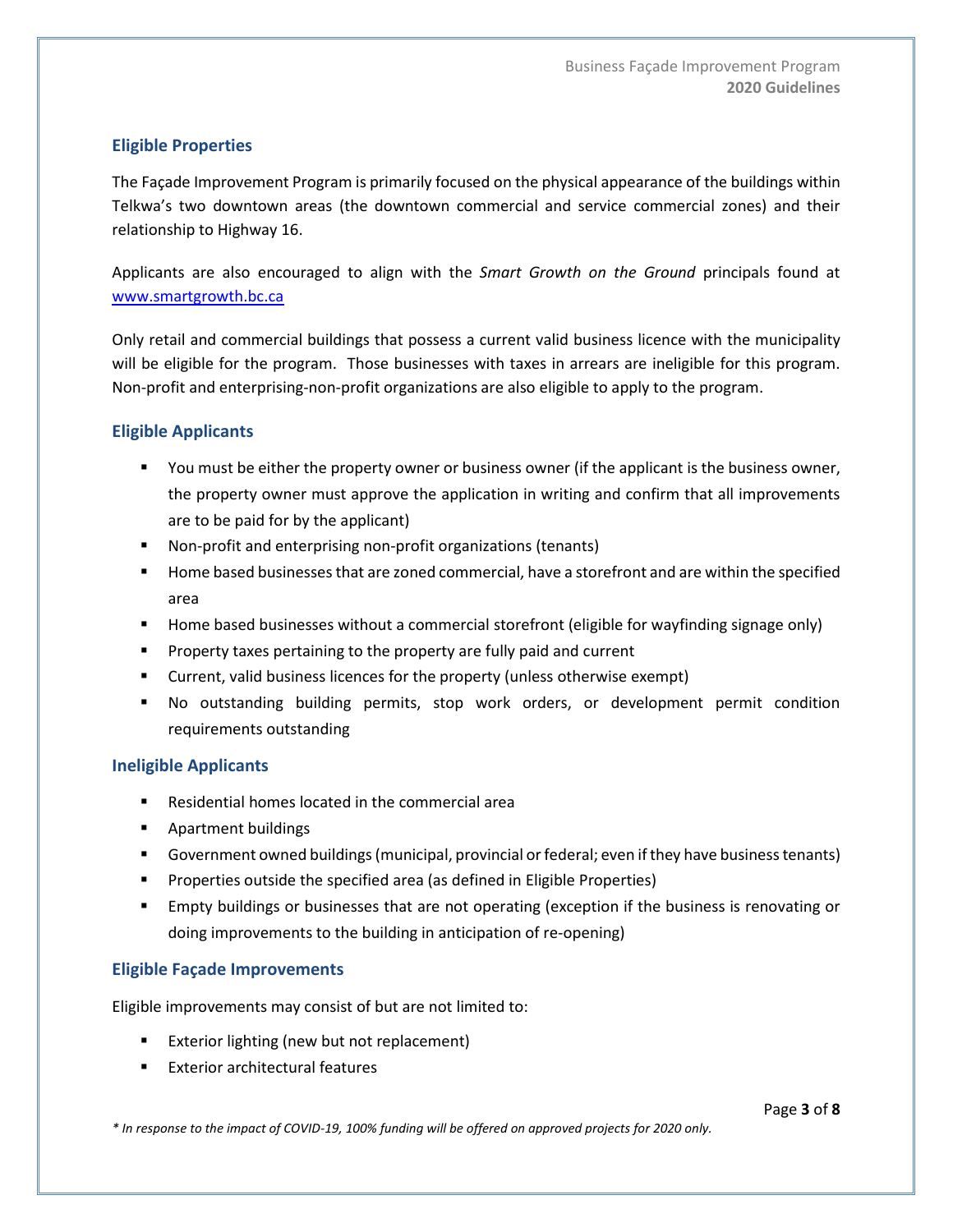- Exterior surfaces and details (decorative details, moldings, trims etc.)
- Windows (only if part of larger enhancements, no stand-alone window replacement)
- New siding
- Façade painting
- **Entrances and doorways (only if part of larger enhancements, no stand-alone entrance/doorway** replacement)
- Awnings
- Signage (affixed to the building)
- Wayfinding signage (*sign located on the business property i.e. at the bottom of a driveway*).
- **EXECOSS** Accessibility improvements (ramps, wider doors etc.) to the outside of the building only AND are part of a larger façade improvement project

#### **Ineligible Façade Improvements**

The following improvements are ineligible:

- Routine maintenance
- Structural repairs
- Roofs
- Non-permanent fixtures (benches, planters, patios, patio heaters etc.)
- Landscaping
- Paving
- Fencing
- **■** Interior/internal improvements
- Any improvements not visible from the public right of way
- Construction of additions, accessory buildings or new buildings
- Any improvements that have been started prior to application approval
- Any improvements deemed inconsistent with redevelopment purposes and design guidelines

#### **Eligible Costs/Expenses**

- Direct project labour costs
- Design, architectural or engineering fees (related to facade only)
- Contractor fees
- Rental of tools and equipment
- Project related materials and supplies
- Shipping and/or freight
- **PST**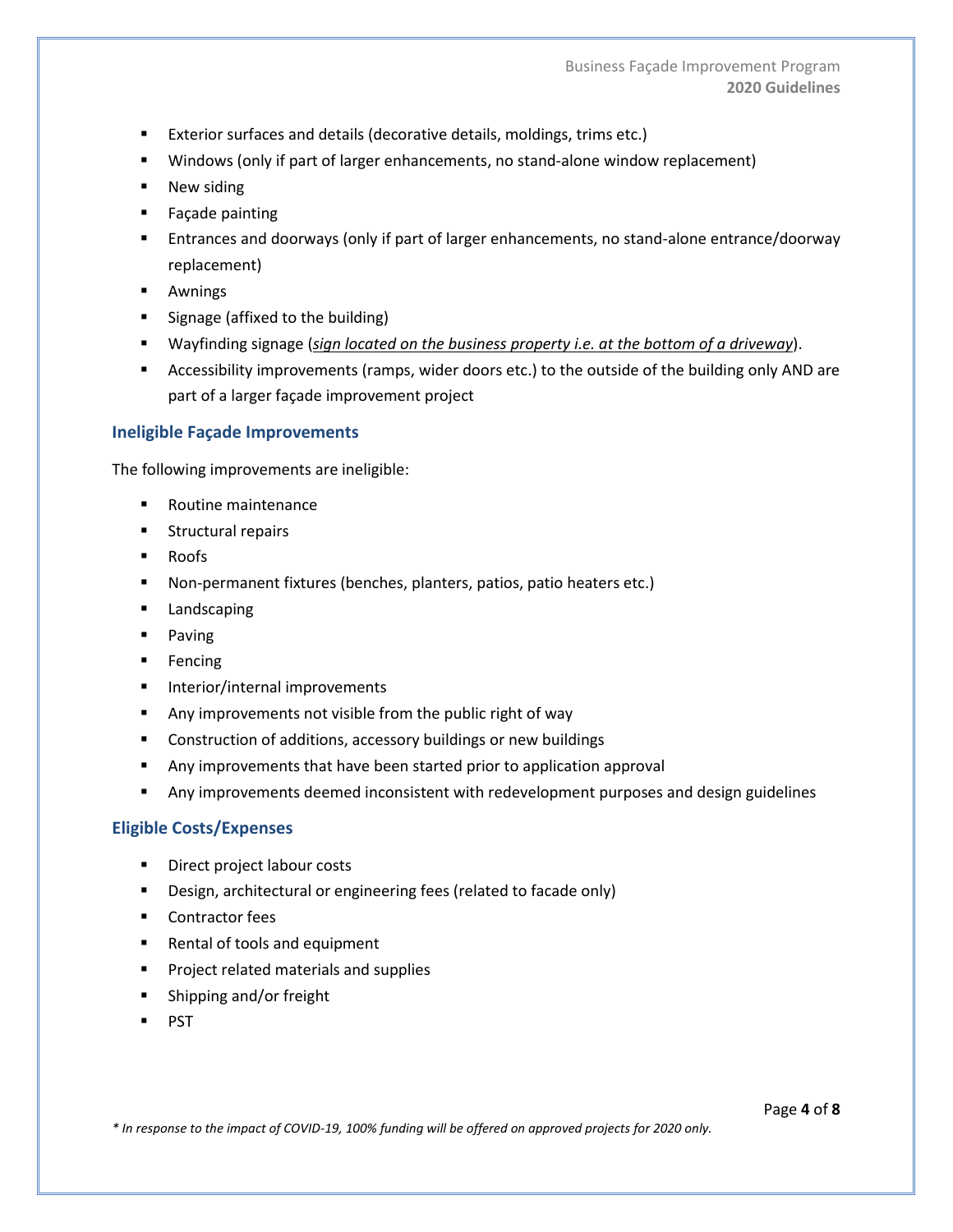# **Ineligible Costs/Expenses**

- Staff wages and/or benefits
- Purchase of construction tools or equipment
- Operational costs including utilities (hydro, gas etc.)
- Duties
- Permit fees
- Expenses related to improvement to the building façade not visible from the public right of way
- Façade improvement expenses started prior to application approval
- **GST**

# **Design Guidelines**

In order to be eligible for this grant, the applicant must submit designs and costing for the project.

Designs need not be done by a professional architect or designer but it is recommended that the tenant/property owner seek professional help, keeping in mind that grants will be awarded based on merit of design and visual impact to the streetscape, and on a first-come first-serve basis.

Written approval of the project/initiative must be received from the Village of Telkwa PRIOR to the onset of the façade improvement project in order to be eligible to receive funding.

Designs need to clearly outline the proposed improvements to allow the Review Committee to accurately evaluate the project, and clearly see that the finished product looks like what was intended during the application process. Drawings should clearly show what the finished project would look like.

The objective of this program is to make significant improvements to the appearance of our downtown streetscape, even if it is just one building at a time. Should the Review Committee deem that the proposed project does not have a positive impact to the streetscape, the application may be denied.

# **Note: Tenants must receive written approval from Owners prior to moving forward with the façade improvements. A letter from the owner must accompany the application.**

As far as possible, projects must be consistent with the general form and character of the design guidelines set out for the area.

Proponents are highly encouraged to align their developments with the Village of Telkwa's existing planning. Applicants are encouraged to review the 2011 Official Community Plan (OCP) Bylaw #613. The OCP excerpts that apply to this Façade Improvement Program are attached as "*Downtown Design Guidelines* - Best Practices Guide".

Applicants are also encouraged to align with the *Smart Growth on the Ground* principals found at [www.smartgrowth.bc.ca](http://www.smartgrowth.bc.ca/)

Page **5** of **8**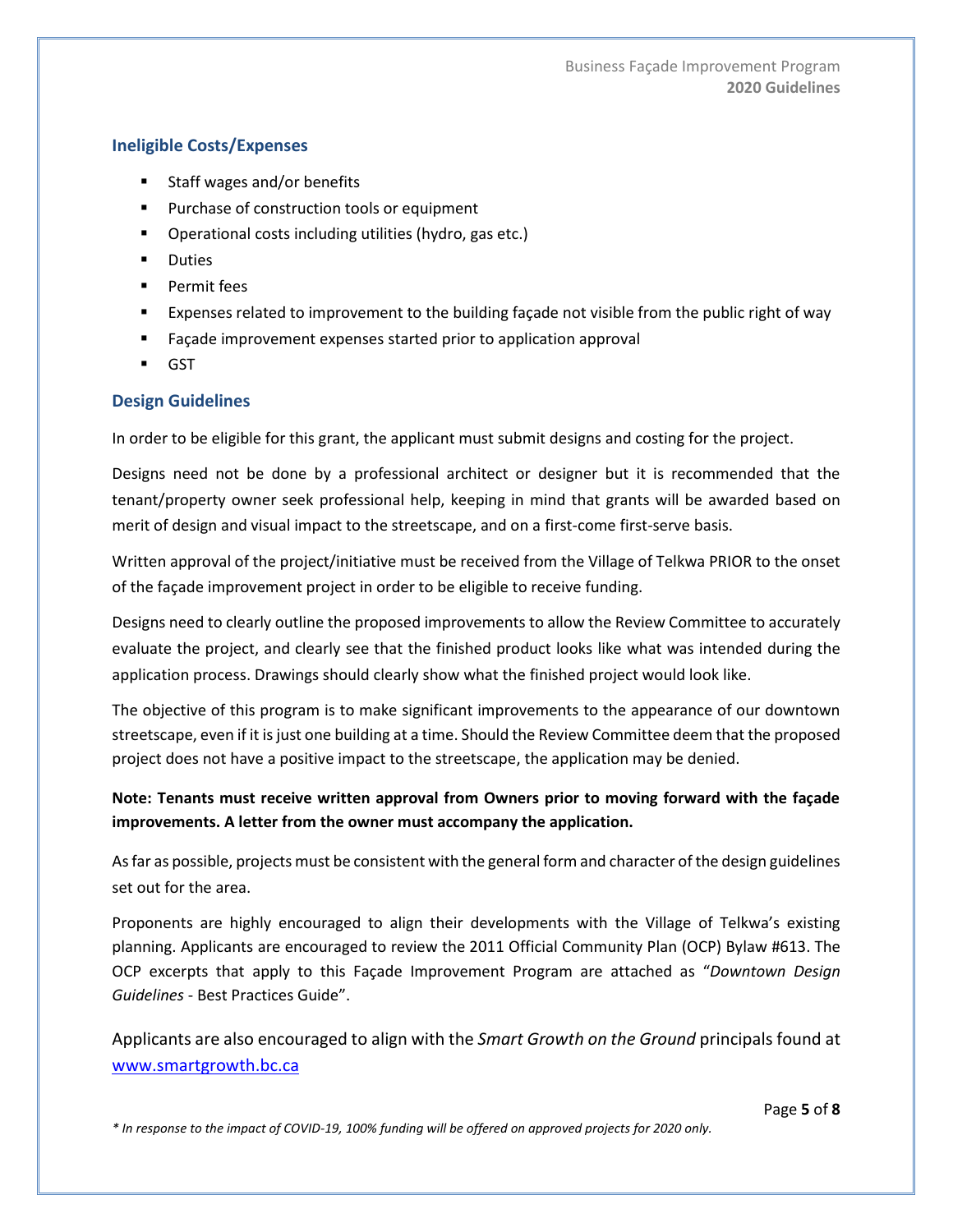Building, sign and/or other permits may be required based on the extent of the improvements to be completed. These requirements are not waived by approval for the Business Façade Improvement Program and should be applied for prior to or concurrently with application for this program.

## **Eligible COVID Retrofits\***

Eligible COVID retrofits may consist of but are not limited to:

- Plexiglass
- Barriers
- Dividers
- Signage
- Hand-washing stations

#### **Ineligible COVID Retrofits\***

- Projects that undertake exterior improvements for beautification purposes
- Not in response to Provincial return-to-work changes or requirements of businesses to open, restart or reopen businesses to the public

#### **Ineligible Costs/Expenses\***

- Cannot offset operations costs
- Wages and/or benefits
- Purchase of tools or equipment for construction
- Duties
- Permit fees
- GST

## **Business Application Process**

Applications must be submitted to the Village of Telkwa, 1415 Hankin Avenue, Telkwa, BC V0J 2X0 or emailed to info@telkwa.ca.

Submitting an application does not necessarily mean your project or a specific grant amount will be approved. All project proposals are subject to a comprehensive review, must meet high quality standards, and must reflect the spirit and intent of the Business Façade Improvement and/or COVID Retrofit Program Guidelines.

- 1. Owner/Tenant submits application with designs (and approval letter from owner if applicable) complete with high-resolution "before" pictures of the façade to be improved.
- 2. NDIT will review all applications and proposed façade improvements for eligibility.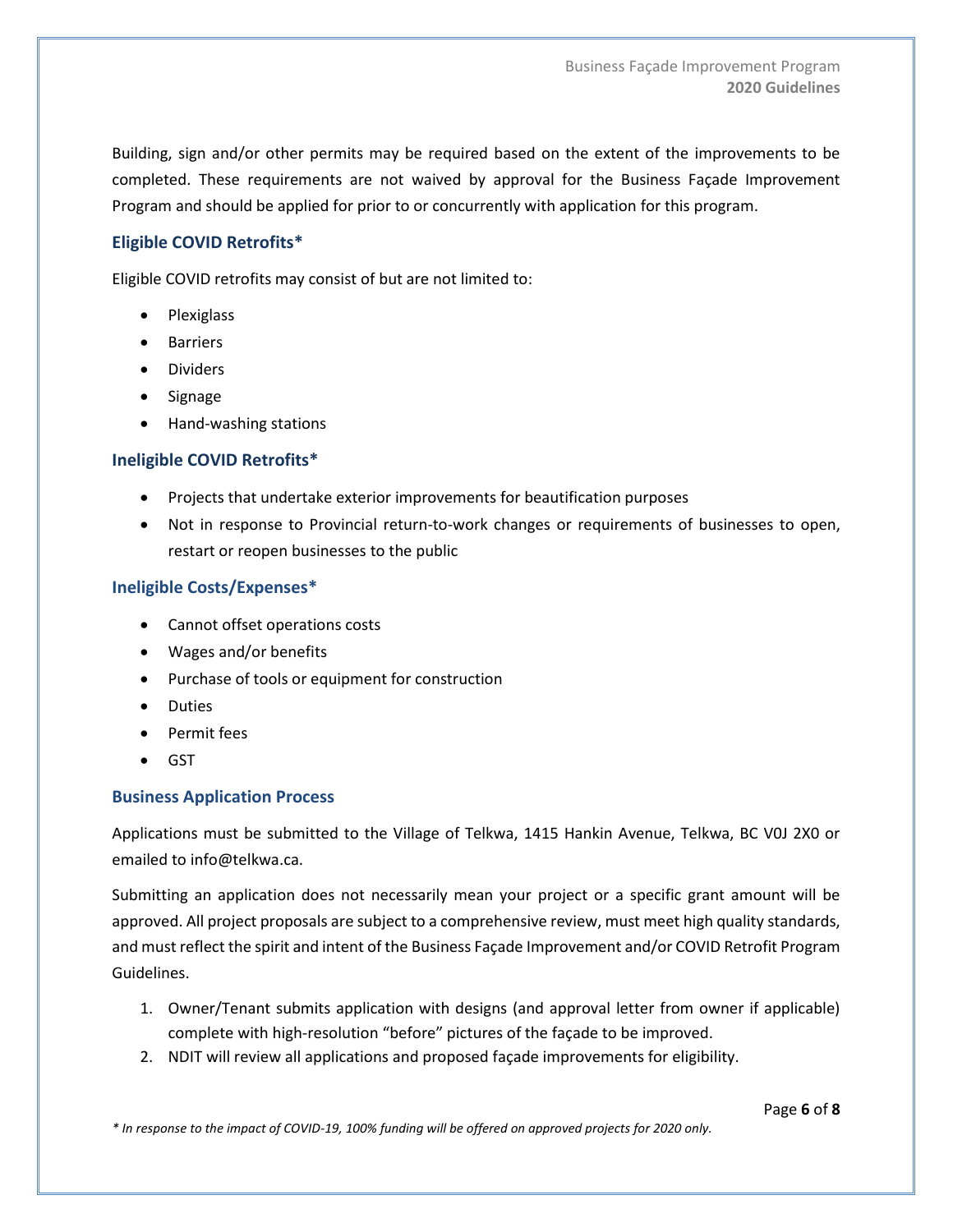- 3. The Review Committee will review applications and proposed façade improvements for eligibility and to ensure that improvements meet the Village of Telkwa's 2011 OCP guidelines and the Façade Improvement Program Guidelines.
- 4. Committee accepts or rejects the application.
- 5. Approval or rejection of application is communicated to applicant by email and mailed letter.
- 6. For successful applications, a letter of understanding is sent to the applicant, which must be signed by the Tenant/Owner and a member of Village staff.
- 7. Tenant/Owner completes renovations/retrofits.
- 8. Tenant/Owner provides verification of expenditures by providing:
	- All copies of invoices or receipts;
	- Copies of cleared cheque/bank statement confirming payment;
	- High-resolution "before" and "after" photographs of the improvements.
- 9. Village staff verify that the façade improvements meet the terms as stated in the Letter of Understanding and provide confirmation to the Chief Administrative Officer (CAO).
- 10. CAO approves reimbursement and cheque is issued to the project proponent.

#### **Please note:**

- $\triangleright$  Submitting an application does not guarantee eligibility.
- ➢ Approved projects must be completed by December 31, 2020\*.

## **Evaluation/Selection Process**

The Review Committee will review all applications, determine eligibility of projects and make recommendations to the Chief Administrative Officer about which projects should be funded.

The Review Committee (made up of a representative of Village of Telkwa staff, a Councillor and a member of the public) will consider the merits of the design and the impact on the streetscape and Highway 16 corridor.

Façade Improvement Projects will be ranked on the following criteria:

- 1. Aligned with Telkwa's 2011 OCP overall design guidelines;
- 2. Age and condition of building i.e. buildings in poor condition have greater likelihood of project approval;
- 3. Positive impact on streetscape;
- 4. Use of a designer/architect.

COVID Retrofit Projects will be ranked on the following criteria:

1. Does the project align with the Provincial return-to-work changes or requirements of businesses to open, restart or reopen to the public\*